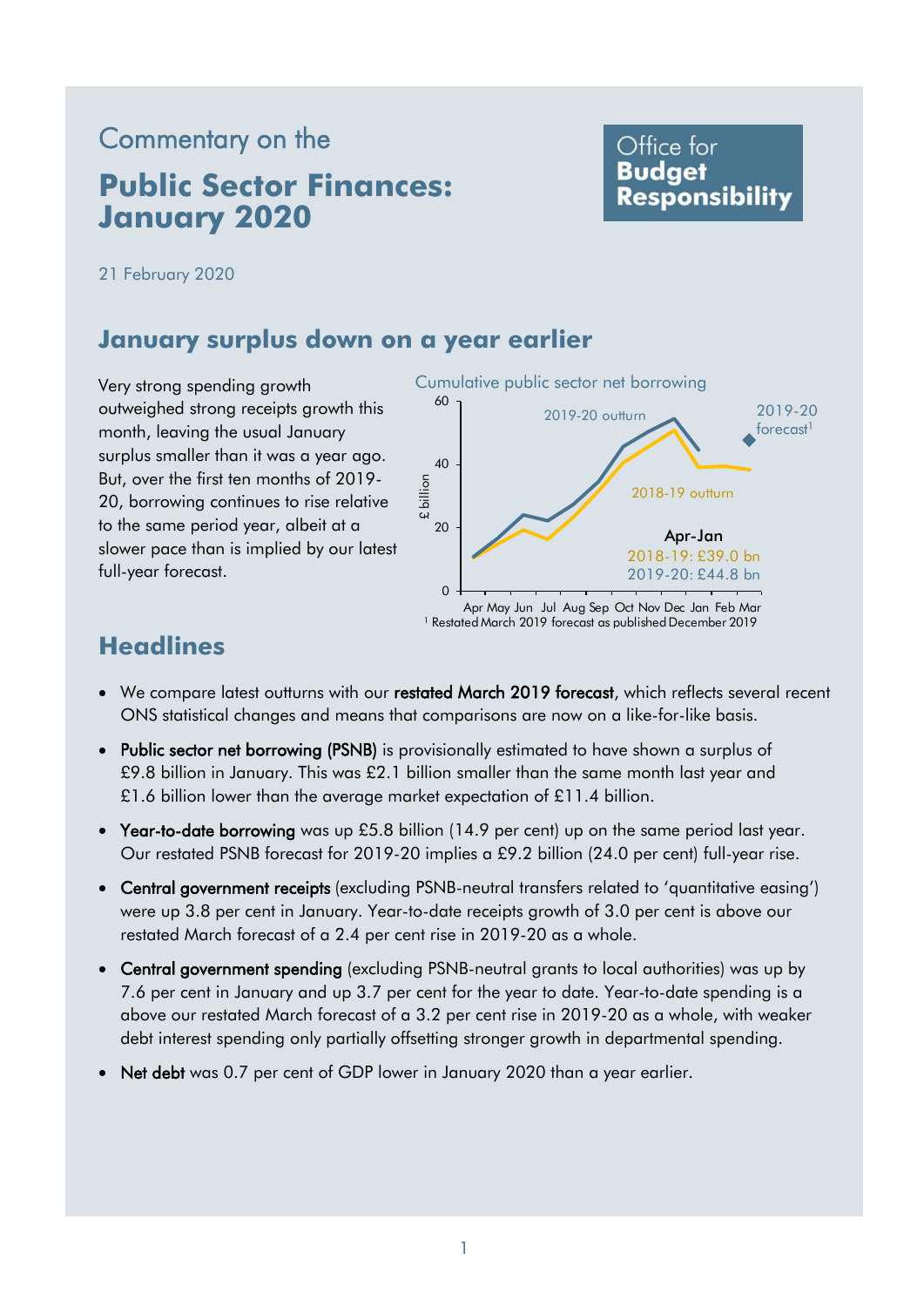# **Full commentary**

- 1. The Office for National Statistics and HM Treasury published their Statistical Bulletin on the January 2020 Public Sector Finances this morning, covering the first ten months of 2019-20. 1 Each month the OBR provides a brief analysis of the data and a comparison with our most recent forecast. This is currently from the March 2019 *Economic and fiscal outlook* (*EFO*), which we have restated to be on a consistent basis with the substantial classification and other statistical changes that were incorporated into September's Public Sector Finances release. 2 Our restated forecast for borrowing in 2019-20 is £18.3 billion higher than the original one.
- 2. Our next forecast will be published on 11 March alongside the Chancellor's Budget.

#### Public sector net borrowing

- 3. Public sector net borrowing (PSNB) recorded an £9.8 billion surplus in January, £2.1 billion lower than last year and £1.6 billion lower than market expectations. Abstracting from flows within the public sector, the smaller surplus relative to last year reflected a £4.3 billion (7.6 per cent) rise in central government spending, only partly offset by a £3.0 billion (3.8 per cent) rise in central government receipts. Borrowing by local authorities was up by  $£0.5$  billion, while borrowing by public corporations was up by £0.3 billion.
- 4. Borrowing over the first nine months of 2019-20 is up £5.8 billion (14.9 per cent) on a year earlier. To meet our restated forecast of £47.6 billion for 2019-20 as a whole requires a £9.2 billion (24.0 per cent) rise over the full financial year. This would require a materially worse performance for the public finances over the last two months of the year, relative to the small surplus recorded over February and March 2019.
- 5. Chart 1.1 shows outturn PSNB on a 12-month rolling basis relative to our restated full-year forecast for 2019-20. It is currently a little below that full-year forecast, which in part will reflect our latest forecast for weaker receipts growth over the remaining months of the year.

<sup>1</sup> <https://www.ons.gov.uk/economy/governmentpublicsectorandtaxes/publicsectorfinance/bulletins/publicsectorfinances/january2020>

<sup>&</sup>lt;sup>2</sup> [https://obr.uk/docs/dlm\\_uploads/Restated\\_March\\_2019\\_forecast.pdf](https://obr.uk/docs/dlm_uploads/Restated_March_2019_forecast.pdf)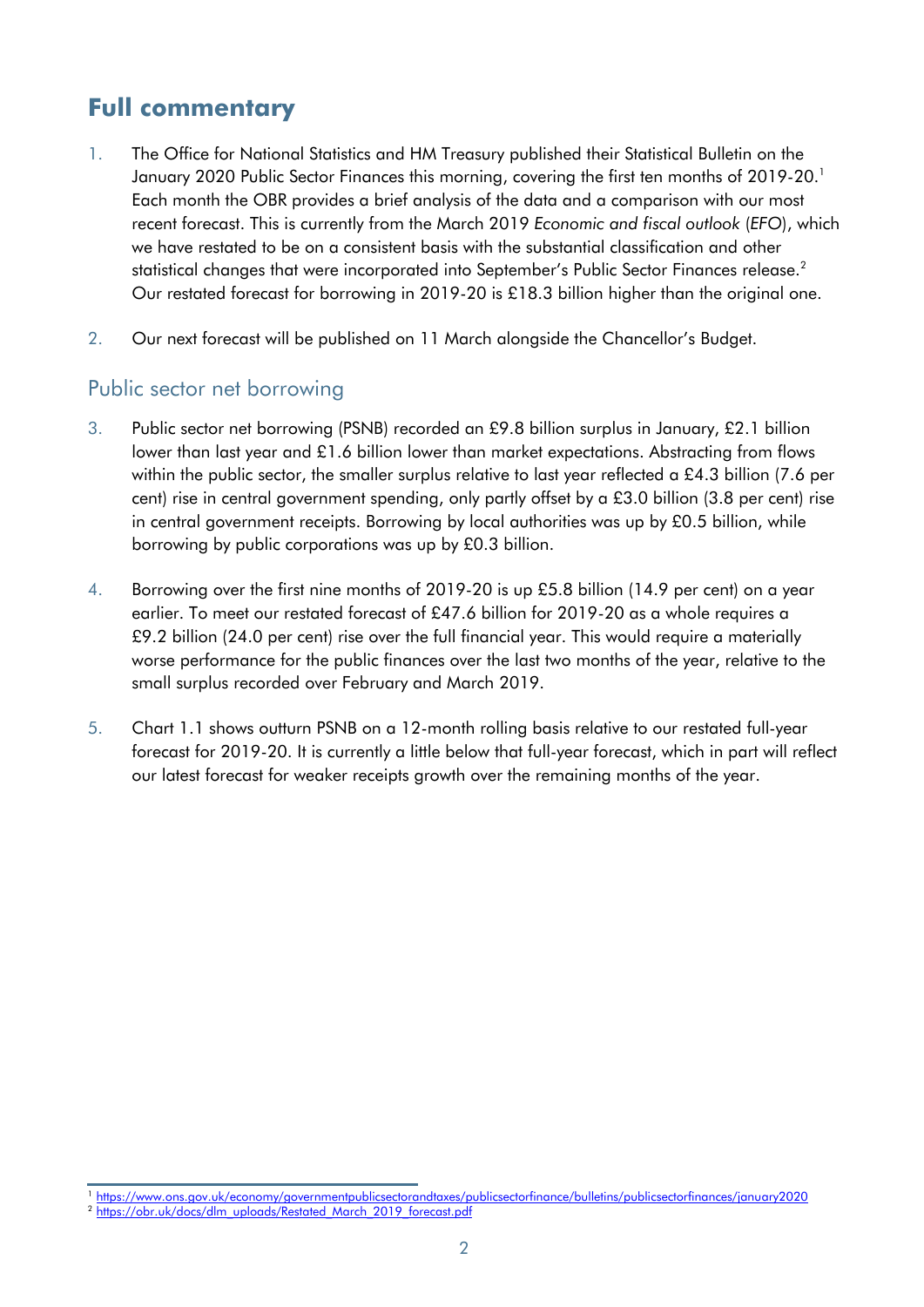

#### Chart 1.1: Public sector net borrowing: rolling 12-month total

### Central government receipts

- 6. January is generally the largest month of the year for tax receipts, with SA payments due at the end of the month, plus cash payments of corporation tax by large firms and VAT receipts relating to the Christmas period. Relative to the same period last year, CG receipts (excluding APF transfers) were up 3.8 per cent in January and 3.0 per cent for the year-to-date. This is above our full-year forecast of 2.4 per cent. Receipts in January were boosted by a one-off £0.8 billion fine, following the recent Serious Fraud Office announcement of a 'deferred prosecution agreement' (DPA) with Airbus.
- 7. SA receipts include income tax, capital gains tax and Class 4 NICs, which are collected together. The breakdown between these tax streams is provisional and subject to change once HMRC have fuller information. SA income tax and CGT combined were up in January by £1.3 billion (6.0 per cent) on a year earlier. This brings year-to-date growth to 5.4 per cent, close to our 6 per cent full-year forecast.
- 8. Strength in receipts so far in 2019-20 has been particularly evident in PAYE income tax and NICs – up 3.5 per cent year-to-date compared with our full-year forecast of 2.2 per cent. While earnings growth has eased from its peak in the summer, earnings growth so far this year has been stronger than we forecast back in March. Overall year-to-date receipts growth has also benefited from the £1.8 billion of RBS special dividends received so far this year, which exceeds the £1.0 billion we predicted for the year as a whole.
- 9. Chart 1.2 shows the rolling 12-month average growth in CG receipts, which is currently running above our latest forecast. That largely reflects the stronger-than-expected PAYE income tax and NICs receipts seen so far this year.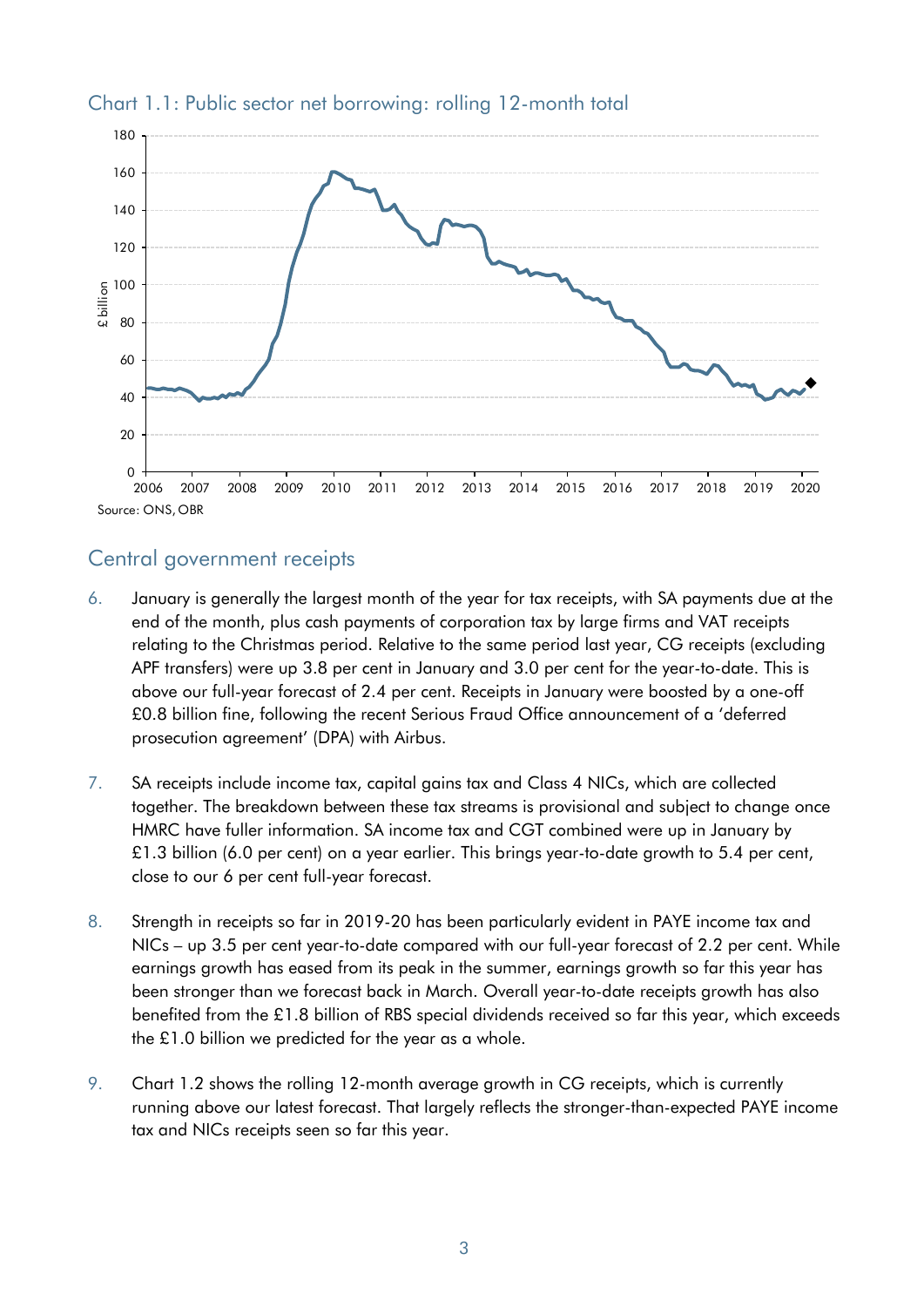

#### Chart 1.2: Growth in central government receipts: rolling 12-month average

# Central government spending

- 10. Relative to last year, total CG spending (excluding grants to local authorities) was up 7.6 per cent in January and up 3.7 per cent for the year to date. The £4.3 billion rise in CG spending on this basis in January was explained by a number of factors. UK contributions to the EU were  $£1.1$  billion higher than a year earlier, although this reflects a timing effect that we expect to unwind over the remaining months of the year. Other current spending (mainly reflecting departmental spending), welfare spending and debt interest spending were all up strongly on a year earlier.
- 11. For the year to date, CG spending growth of 3.7 per cent is above the full-year growth of 3.2 per cent in our restated March forecast, although this reflects offsetting factors. Other CG spending (mainly reflecting departmental spending) was up 7.9 per cent on last year, compared with our full-year forecast of 4.9 per cent. Several factors contribute to this strength, including the more generous NHS settlement and the higher employer pension contributions (which have raised staff costs). Offsetting that upward effect, debt interest provides the main offset, largely reflecting the path of RPI inflation earlier in the year.
- 12. Chart 1.3 shows CG spending growth on a 12-month rolling basis, again largely reflecting the fact that departmental spending is currently running ahead of our latest forecast.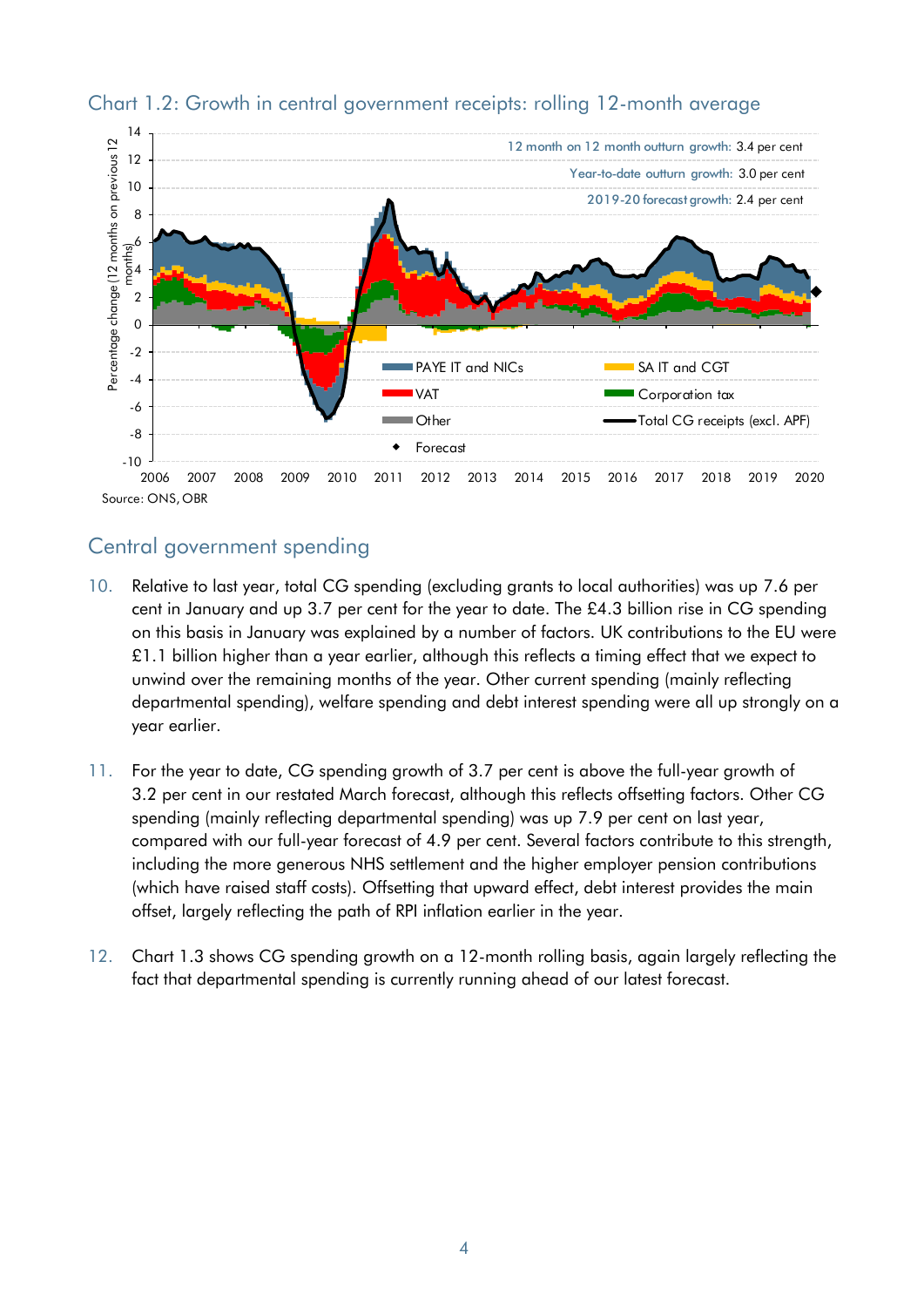

#### Chart 1.3: Growth in central government spending: rolling 12-month average

# Debt

13. Public sector net debt (PSND) in January was down 0.7 per cent of GDP from a year earlier. This was more than accounted for by the £4.9 billion sale of Bradford and Bingley mortgages by UK Asset Resolution (UKAR) in April and £13.7 billion in early repayments of Term Funding Scheme (TFS) loans since the start of the financial year. The UKAR sale was part of the £16.4 billion of financial asset sales expected during 2019-20 in our March forecast. We will reassess prospects for the remaining £11½ billion of sales planned by the end of 2019-20 ahead of our next forecast. Our March 2019 forecast assumed that all TFS loans would be repaid in 2020-21 and 2021-22. But some banks have been repaying early. We will therefore need to revise our TFS forecast too.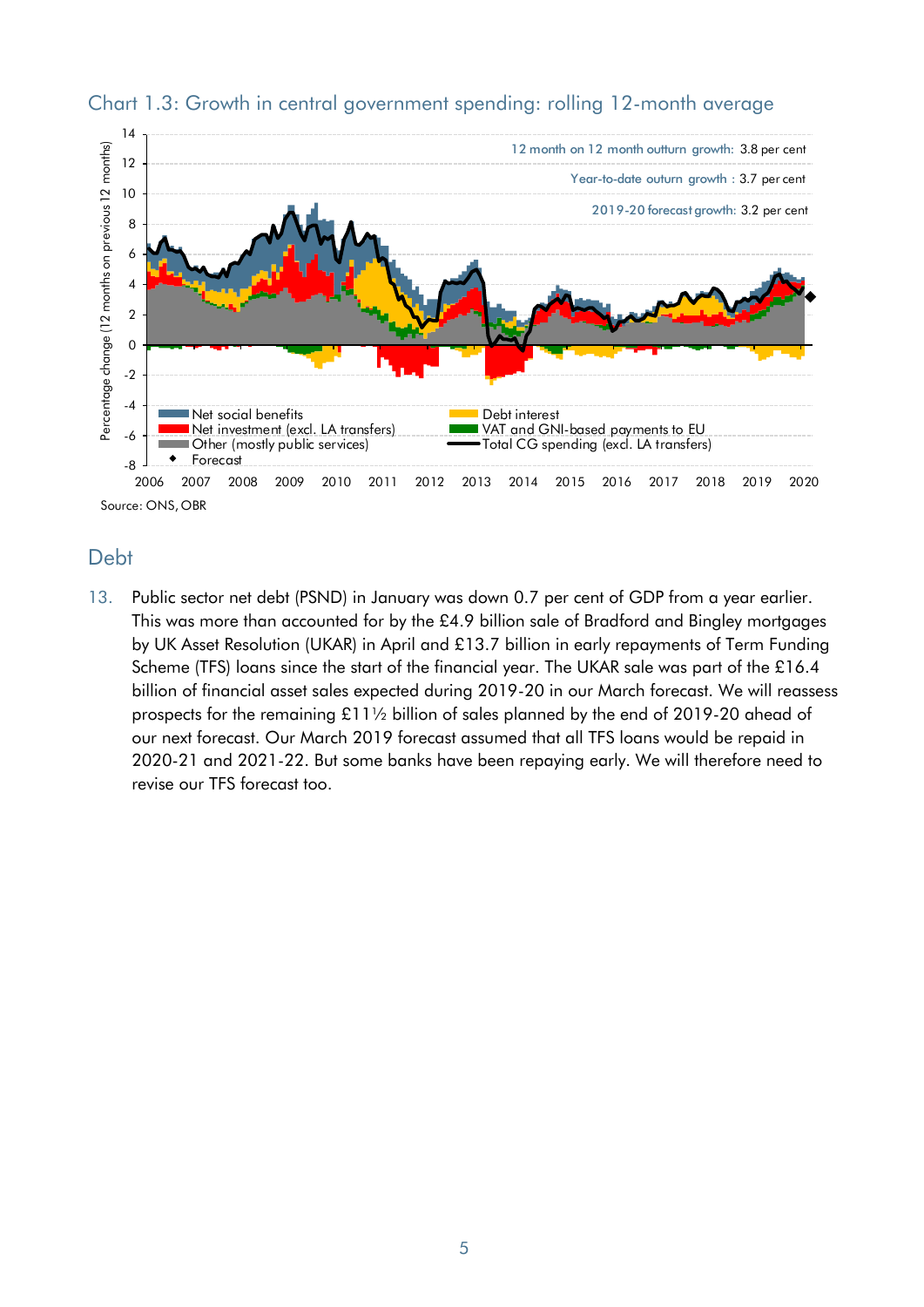

#### Chart 1.4: Public sector net debt

#### Issues for future releases

- 14. Despite there being only two months of the fiscal year remaining, there is still significant uncertainty over the full-year figure – which itself will inevitably be revised over time:
	- Some self-assessment (SA) receipts will be collected in February, so the picture for this year is not complete.
	- Income tax paid on bonuses in the financial and non-financial sectors is concentrated in the final months of the fiscal year. The range of possible outcomes is wide.
	- Outturn data for local authority net borrowing will not be available until September 2020, so we will not have the first full picture for overall borrowing for 2019-20 until then at the earliest.
	- Other current spending largely day-to-day spending by CG departments is also subject to uncertainty as departments adjust their plans following Supplementary Estimates and following agreements of Budget Exchange and reserve claims with the Treasury.
- 15. As well as factoring the latest data into our forthcoming March forecast, we will need to judge whether and how they should affect future years. Typically, a higher starting point for receipts would raise future years too, but the extent of that effect would depend on many other influences. For instance, ahead of our March forecast we will consider provisional HMRC analysis of SA tax returns to understand the drivers of this month's receipts and any implication that has for future years.